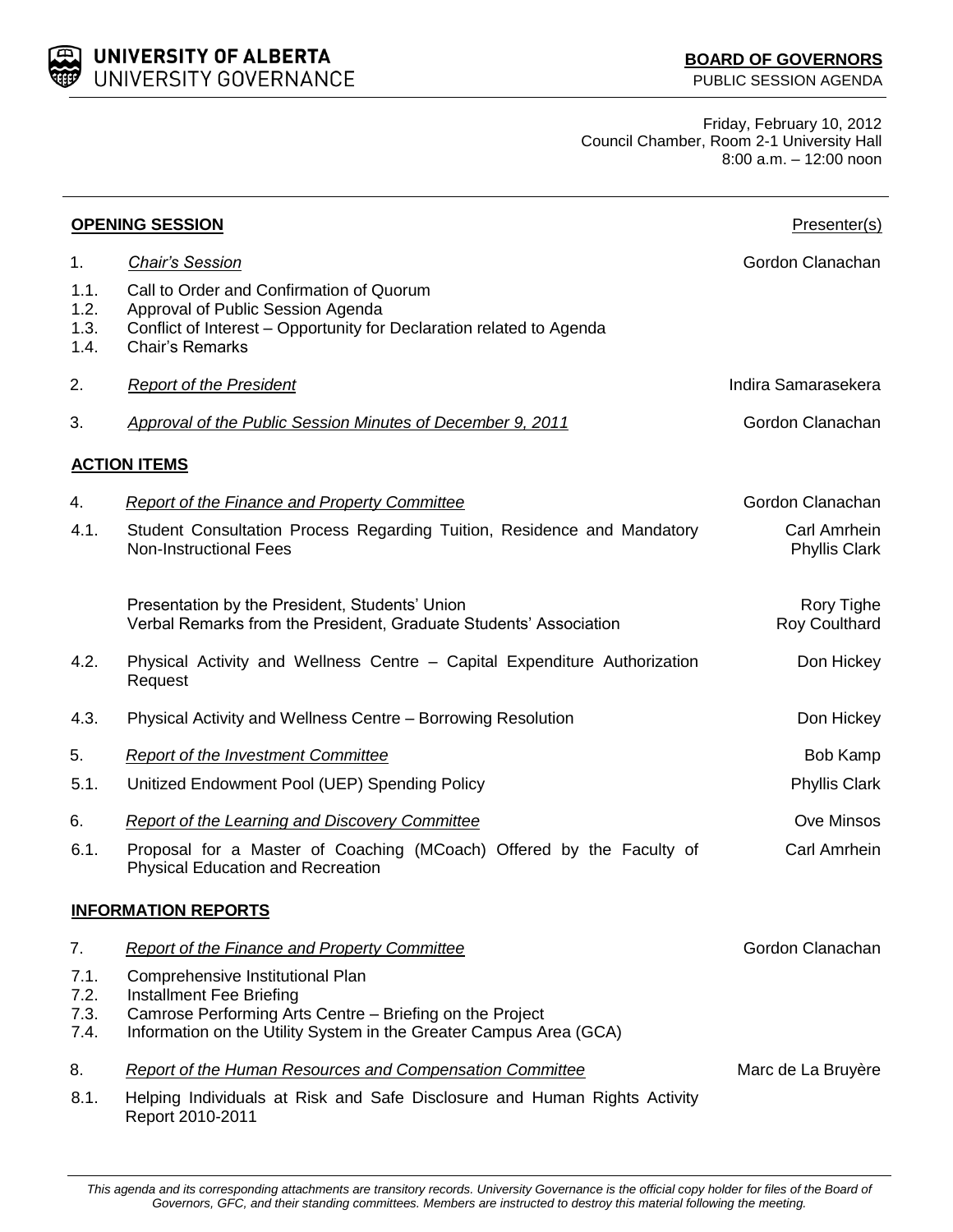| 9.                                        | <b>Report of the Investment Committee</b>                                                                                                                                                                                                                                                                                            | Bob Kamp                                                                                                  |
|-------------------------------------------|--------------------------------------------------------------------------------------------------------------------------------------------------------------------------------------------------------------------------------------------------------------------------------------------------------------------------------------|-----------------------------------------------------------------------------------------------------------|
| 9.1.<br>9.2.<br>9.3.<br>9.4.<br>9.5.      | Absolute Return Manager Search<br>Real Estate Manager Search<br><b>Emerging Markets Implementation Plan</b><br>Performance and Portfolios for the quarter ended September 30, 2011<br><b>ABCP Update</b>                                                                                                                             |                                                                                                           |
| 10.                                       | <b>Report of the Learning and Discovery Committee</b>                                                                                                                                                                                                                                                                                | Ove Minsos                                                                                                |
| 10.1.<br>10.2.<br>10.3.                   | Faculty of Medicine and Dentistry Proposed Changes to Existing Quota<br>Provisions for the Doctor of Medicine (MD) Program<br>Proposal for a Master of Coaching (MCoach) Degree Program Offered by the<br>Faculty of Physical Education and Recreation<br>Summary of the Academic Unit Review Report for the Faculty of Pharmacy and |                                                                                                           |
| 10.4.                                     | <b>Pharmaceutical Sciences</b><br>Annual Report to General Faculties Council (GFC) from the Appeals                                                                                                                                                                                                                                  |                                                                                                           |
| 10.5.                                     | Coordinator (July 1, 2009 to June 30, 2011)<br>Office of Student Judicial Affairs (OSJA) 2010-2011 Annual Report and<br><b>Statistics</b>                                                                                                                                                                                            |                                                                                                           |
|                                           | <b>REGULAR REPORTS</b>                                                                                                                                                                                                                                                                                                               |                                                                                                           |
| 11.1.<br>11.2.                            | <b>Chancellor's Report</b><br><b>Alumni Association</b>                                                                                                                                                                                                                                                                              | Linda Hughes<br>Don Fleming<br>Jim Hole                                                                   |
| 11.3.<br>11.4.<br>11.5.<br>11.6.<br>11.7. | Students' Union<br><b>Graduate Students' Association</b><br>Association of Academic Staff of the University of Alberta<br>Non-Academic Staff Association<br>General Faculties Council (to be distributed at meeting)                                                                                                                 | Rory Tighe<br>Roy Coulthard<br><b>Robert Campenot</b><br><b>Tanya Martelle</b><br>Louis Hugo Francescutti |
| 12.                                       | <b>Report of the Board Chair</b>                                                                                                                                                                                                                                                                                                     | Gordon Clanachan                                                                                          |
| 13.                                       | Other Business                                                                                                                                                                                                                                                                                                                       | Gordon Clanachan                                                                                          |
| 14.                                       | <b>Reminder of Board Events</b>                                                                                                                                                                                                                                                                                                      | Gordon Clanachan                                                                                          |
|                                           | Next meeting date: Friday, March 16, 2012                                                                                                                                                                                                                                                                                            |                                                                                                           |

15. *Conclusion of Public Session*